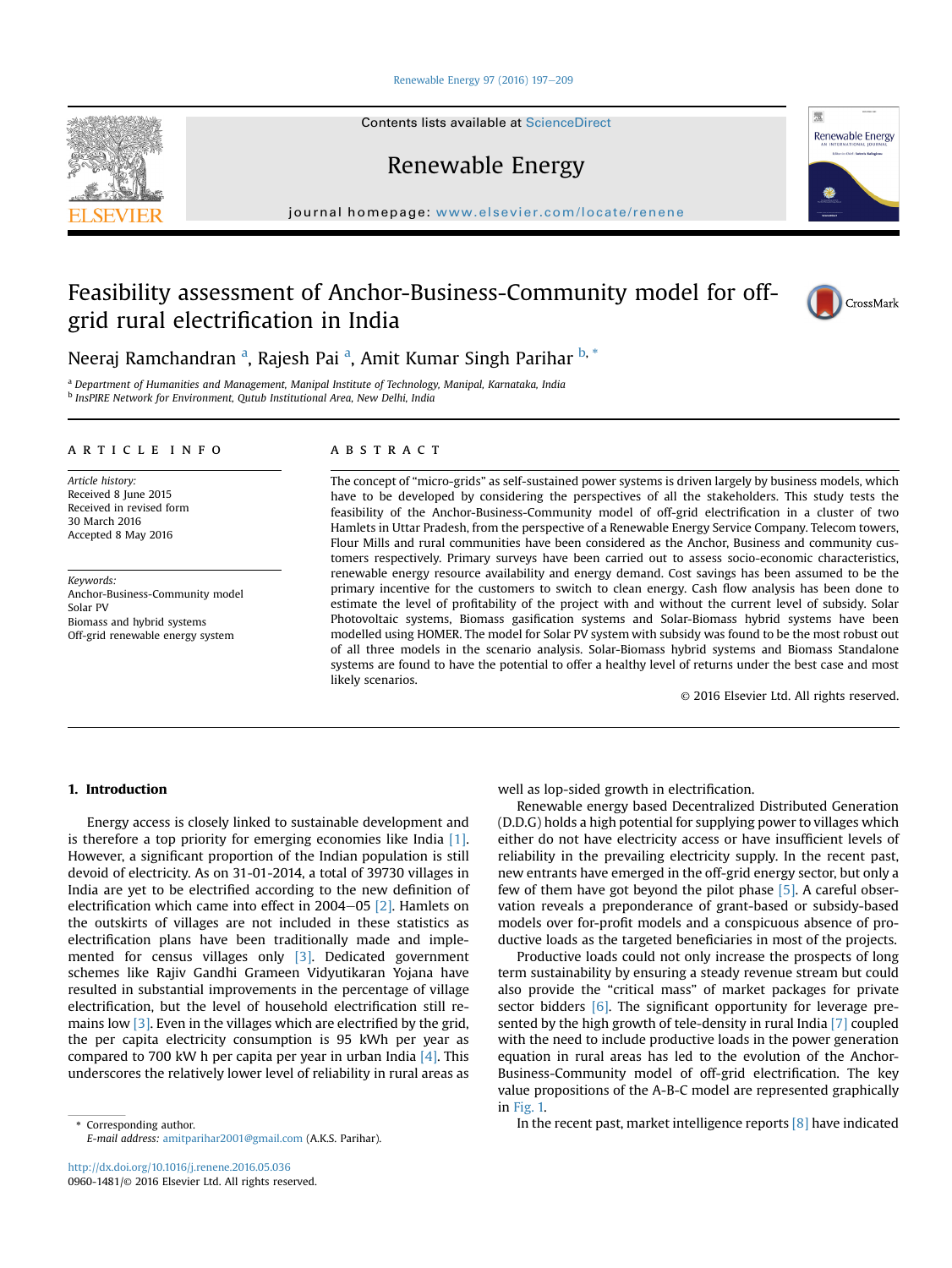an opportunity for Renewable Energy Service companies (RESCOs hereinafter) to collectively serve the power needs of mobile towers, local businesses and communities working on the A-B-C (Anchor Business Community) model.

Notwithstanding the willingness of many telecom companies to pilot this model [\[9\],](#page--1-0) there is a need to investigate the benefits to all the stakeholders in a holistic manner. This study attempts to capture the incentives of various stakeholders to shift to the A-B-C model and examine the viability without and with present level of subsidy support at different levels of incentive in the research area.

The organization of this paper is as follows: Firstly in Section 2.0, a review of the previous literature on the topic of distributed generation has been presented with an intent to capture their key findings and limitations. Section [3.0](#page--1-0) illustrates the research methodology including the rationale for survey sampling and procedure followed in the collection of data. Data analysis has been done by preparing baseline cases and business cases in [subsections 4.1 to](#page--1-0) [4.7](#page--1-0) and the method for Tariff formulation is illustrated in [Section](#page--1-0) [4.8](#page--1-0). The financial analysis of the business cases has been done in [Section 4.9](#page--1-0) and the overall results of the analysis have been summarized in [Section 5.](#page--1-0)

# 2. Literature review

Several studies in the area of rural electrification have attempted to model distributed generation systems for capacity planning either as mathematical models or by using software tools. Many of these studies have used HOMER as the analytical tool to carry out simulation and system optimization. A brief account of such work considered useful for this study has been presented in this section.

Sen and Bhattacharya [\[10\]](#page--1-0) identified the optimal hybrid technology combination for electricity generation in Palari village of Chhattisgarh and compared it with conventional grid extension. They found the hybrid technology to be a more cost-effective alternative to conventional grid extension. They went beyond the previous studies that used HOMER by adding Pre-HOMER and Post-HOMER analysis. In the Pre-HOMER analysis, the energy requirements of the village were estimated by multiplying the average hours of usage by the number of users. However, this approach may increase the margin for error in village sized projects and aggregating the individual demands through face-to-face surveys (as is done in this study) may be considered a better approach [\[11\]](#page--1-0). In the post-HOMER analysis, issues like business model, tariff selection and regulatory concerns were briefly discussed. The authors contended that system reliability was the main objective of their design for which they opted for Hybrid generation systems. Given that system reliability (in the form of maximum allowable Capacity Shortage) is an input for HOMER modelling and 100% reliability can be ensured even by a single generation system (say Solar PV) coupled with a battery bank, limited emphasis was given to the cost savings that resulted from modelling a hybrid as compared to a single generation system.

Hafez and Bhattacharya [\[12\]](#page--1-0) used HOMER to design and analyse a renewable energy based micro-grid for a hypothetical rural community with base load 600 KW and peak load 1183 KW. Their study considered solar, wind, hydro and diesel technologies for the analysis and assumed  $24 \times 7$  demand from the village. They conducted sensitivity analysis on variables such as unmet energy, diesel price and distance from the grid. Although they considered a rural area in their analysis, the load profile assumed by them may not represent the typical rural load profile which has a low load factor, periods of no/low loads and peak loads in morning and evening [\[13\].](#page--1-0) Further, the values of O&M costs considered by them for Solar, Wind and Micro-Hydro technologies are on the lower side resulting into lower cost of electricity generation. In order that the calculated load profile fits the typical rural load profile, a villagelevel survey may be regarded as a more appropriate elicitation technique [\[11\]](#page--1-0) than hypothetical assumption because it visualizes the variation of load with time of the day in a very realistic manner, thereby providing a logically sound basis for applying load management measures. Hypothetical assumptions about hours of usage may run the risk of not being in tune with the usage patterns of the customer because of the bias of the modeller towards solutions with low costs. In addition, the willingness of the rural communities to get connected to renewable power is a very important variable for modelling a micro-grid, which cannot be accurately captured through assumptions.

Ma, Yang and Lu <a>[\[14\]](#page--1-0)</a> carried out a detailed feasibility study and techno-economic evaluation of a standalone hybrid solar wind system with battery energy storage. They examined the effect of PV panel sizing, wind turbine sizing and battery bank capacity on the economic performance of the system. They also carried out a sensitivity analysis on the load consumption and renewable energy resource. This study brought forth the typical problem of timing mismatch between power demand and generation which resulted in high dumped energy. As a possible solution, it was suggested by the authors that a small percentage of capacity shortage or unmet peak load be allowed in the design phase itself which can result in significant reductions in the size of the components. However, this suggestion may not be very compelling for cases in which the energy customers have very high reliability requirement (i.e.-Telecom towers) [\[5\].](#page--1-0) Application of load management methods like peak shifting can enable the loads to be met with little to no capacity shortage by imposing a small degree of grid discipline.

In the present study novelty arises from the following points:

- 1. Examination of the incentives for the customers to switch to renewable energy: Unless the perspectives and motives of all the customers are duly considered, there is a high degree of uncertainty associated with the revenue stream. Even a stated willingness to adopt clean energy by rural customers, needs to be backed by quantitative criteria, otherwise it stands the risk of being an over-optimistic evaluation. So, it has been assumed that the incentives to switch to clean power in the hamlet are primarily monetary in nature.
- 2. Consideration of Energy efficient appliances and Demand side management measures for generation of Load Profiles: These measures can be useful to keep the prices on the lower side for the end-users in spite of inherent high cost of production of renewable energy.
- 3. Inclusion of project development costs in the calculation of Levelized cost of Energy: Project development costs vary for different technologies and their inclusion is required when the developer also happens to be the operator (as in the RESCO model).
- 4. Value-based Pricing of clean power considering Willingness to Pay of rural customers: Cost based pricing of micro-grid power results in unreasonably high tariffs for the rural customer, much beyond their willingness to pay. The reverse approach of value based pricing would keep the interests of the community in mind for setting the price.
- 5. Analysis of the complete business model: Most of the previous publications about the economics of micro-power generation have restricted themselves to capacity planning. In analysing the entire business model, the perspectives of various stakeholders can be given equal emphasis.

A summary of past studies relevant to this research and the key themes addressed by them is shown in [Table 1.](#page--1-0)